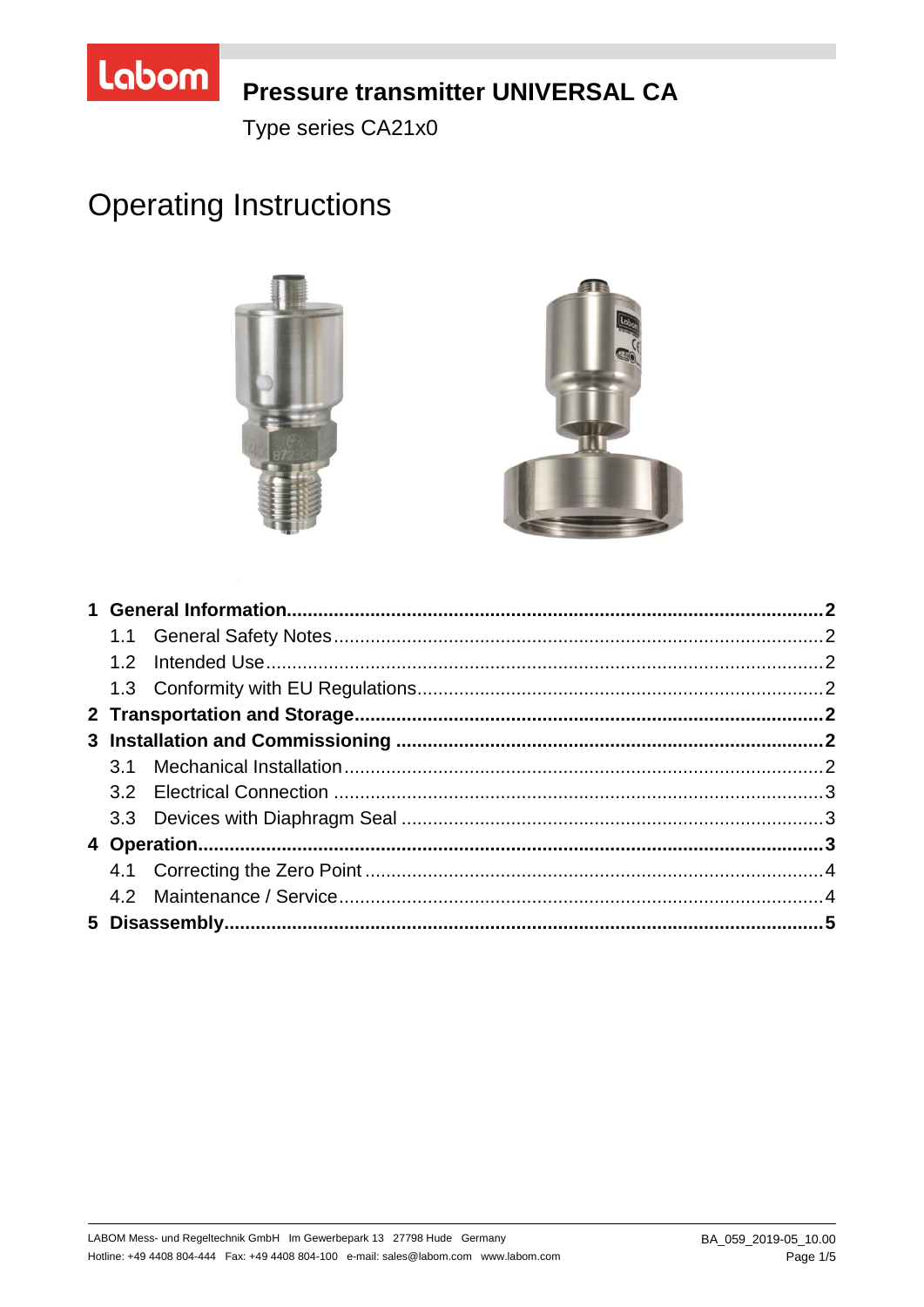#### **1 General Information**

This document contains necessary information for the proper installation and use of this device. In addition to this instruction, be sure to observe all statutory requirements, applicable standards, the additional technical specifications on the accompanying data sheet (see www.labom.com) as well as the specifications indicated on the type plate.

#### **1.1 General Safety Notes**

The installation, set up, service or disassembly of this device must only be done by trained, qualified personnel using suitable equipment and authorized to do so.

# **Warning**

Media can escape if unsuitable devices are used or if the installation is not correct.

Danger of severe injury or damage

 $\triangleright$  Ensure that the device is suitable for the process and undamaged.

#### **1.2 Intended Use**

The device is intended to measure pressure of gases, vapors and liquids as specified in the data sheet.

#### **1.3 Conformity with EU Regulations**

The CE-marking on the device certifies its compliance with the applicable EU Directives for placing products on the market within the European Union.

You find the complete EU Declaration of Conformity (document no. KE\_035) at www.labom.com.

#### **2 Transportation and Storage**

Store and transport the device only under clean and dry conditions preferably in the original packaging. Avoid exposure to shocks and excessive vibrations.

Permissible storage temperature: -40...85 °C

#### **3 Installation and Commissioning**

Ensure that the device is suitable for the intended application with respect to pressure range, overpressure limit, media compatibility, temperature range and process connection.

#### **3.1 Mechanical Installation**

Use gaskets, if required, that are suitable for the process connection and resistant to the media.

Before starting operation, check the process connection carefully for leaks under pressure.

You can use the device in any mounting position. Normally the transmitter is adjusted for a vertical mounting position. A different mounting position in combination with a small nominal range might cause a zero point offset. In this case a zero point adjustment might be necessary.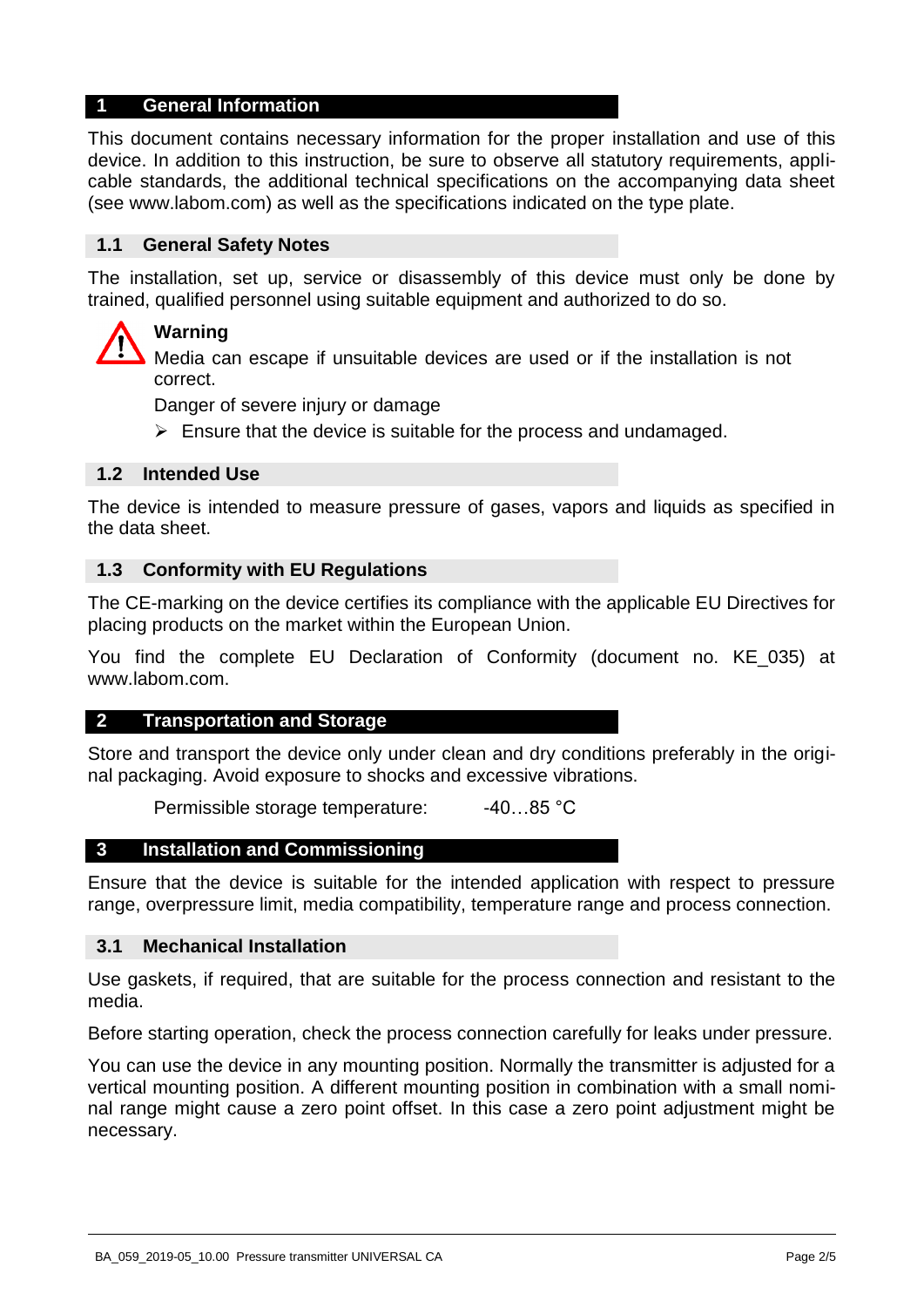# **3.2 Electrical Connection**

Complete the mechanical installation before you connect the device electrically. Set up all electrical connections while the voltage supply is switched off.



*Figure 1: Pin assignment for M12 circular connector and right angle plug* 

#### **3.3 Devices with Diaphragm Seal**

Remove the protective cap or protective wrapping from the diaphragm only just before installation to prevent contamination or damage.

The diaphragm must not be touched. Do not place the device on its diaphragm. Even small scratches or deformations may negatively influence the zero point or other characteristics of the device.

Pressure transmitter and diaphragm seal are a closed system that must not be separated.

You can find further information about diaphragm seals in the document TA\_031 on www.labom.com.

#### **4 Operation**

During operation, take care that the device remains within its intended pressure and temperature ranges. No other monitoring is necessary.

Permissible ambient temperature: -20...85 °C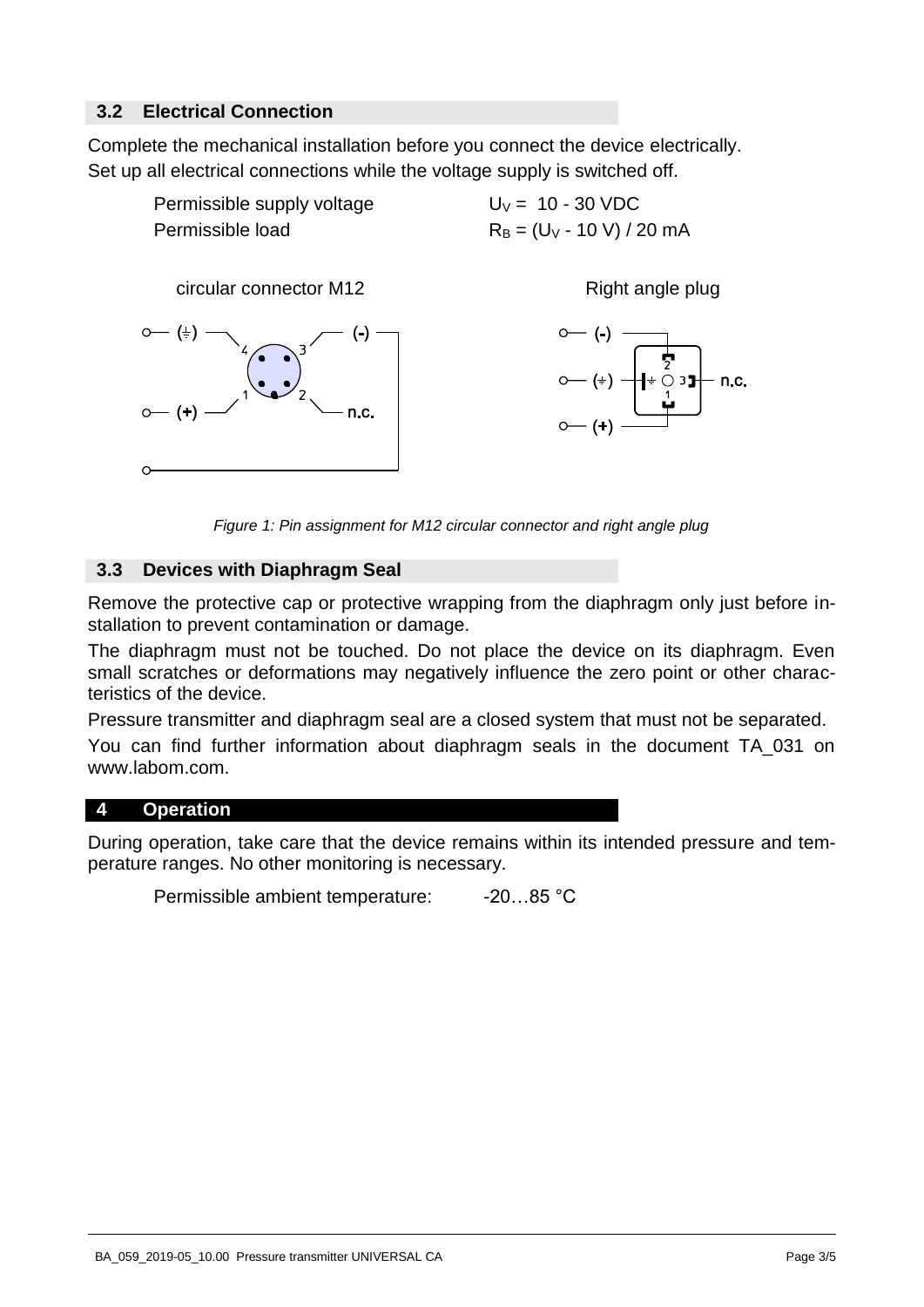# **4.1 Correcting the Zero Point**

You can correct the device's zero point (current at 0 bar) by using a permanent magnet, such as one used for posting notices on a metal bulletin board. The magnet activates a switch inside the device that triggers the zero point correction. The zero point can be adjusted by at most ±20%.

To set the zero point, proceed as follows. This adjustment procedure prevents an unintended zero shift.

- Wait at least one second before positioning the magnet near the device.
- $-$  Hold the magnet at the correction position as indicated on the model plate for two to eight seconds.



 Move the magnet away from the device for at least one second.

*Figure 2: Symbol indicating the correction position on the type plate*

After the last step has been completed, the currently applied pressure will be stored as the zero point.



*Figure 3: Time sequence for correcting the zero point* 

#### **4.2 Maintenance / Service**

When properly installed in accordance with applicable specifications, this device is maintenance-free. However, we recommend an annual recalibration of the device.

In the event of any damage or defect the customer cannot replace or repair any components or assemblies.